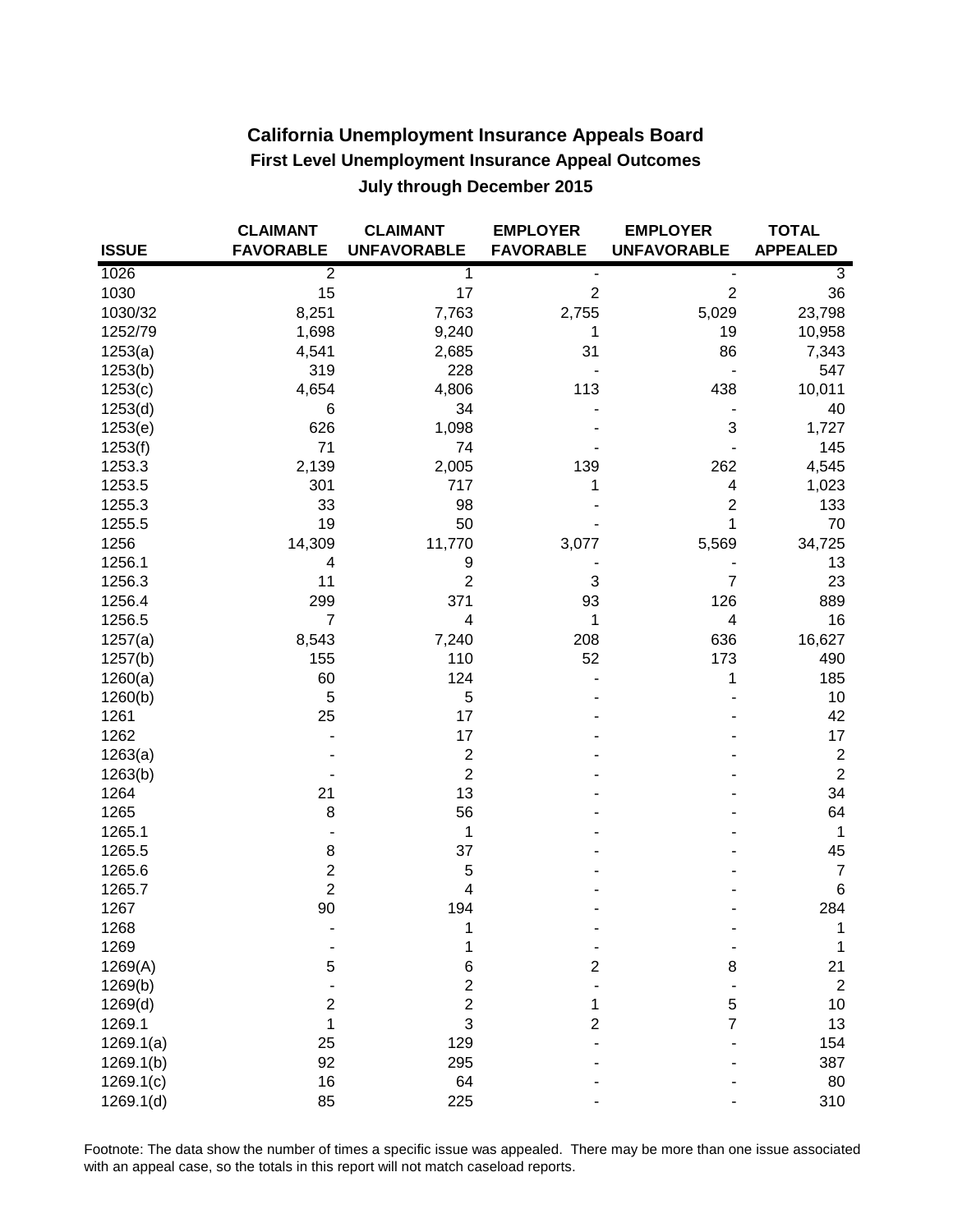| <b>California Unemployment Insurance Appeals Board</b>    |  |
|-----------------------------------------------------------|--|
| <b>First Level Unemployment Insurance Appeal Outcomes</b> |  |
| July through December 2015                                |  |

|               | <b>CLAIMANT</b>          | <b>CLAIMANT</b>    | <b>EMPLOYER</b>              | <b>EMPLOYER</b>    | <b>TOTAL</b>     |
|---------------|--------------------------|--------------------|------------------------------|--------------------|------------------|
| <b>ISSUE</b>  | <b>FAVORABLE</b>         | <b>UNFAVORABLE</b> | <b>FAVORABLE</b>             | <b>UNFAVORABLE</b> | <b>APPEALED</b>  |
| 1269.1(e)     | 51                       | 161                | $\qquad \qquad \blacksquare$ |                    | 212              |
| 1269.1(f)     | $\,8\,$                  | 17                 |                              |                    | 25               |
| 1269.1(g)     | $\overline{2}$           | 13                 |                              |                    | 15               |
| 1269.1(h)     |                          | $\overline{2}$     |                              |                    | $\overline{2}$   |
| 1271(a)       | 310                      | 709                | 6                            | 19                 | 1,044            |
| 1271(b)       | $\overline{\mathbf{c}}$  | 33                 |                              |                    | 35               |
| 1272.5        | $\overline{\mathbf{4}}$  | 1                  |                              |                    | 5                |
| 1273          |                          | $\overline{7}$     |                              |                    | $\overline{7}$   |
| 1275          | 24                       | 132                | $\overline{c}$               | 4                  | 162              |
| 1275(a)       | 18                       | 65                 |                              |                    | 83               |
| 1275(b)       | 12                       | 49                 |                              |                    | 61               |
| 1276          | $\overline{\mathcal{A}}$ | 15                 |                              |                    | 19               |
| 1277          | 275                      | 1,185              |                              |                    | 1,460            |
| 1279.5        | 17                       | 51                 |                              |                    | 68               |
| 1280          | 1                        | 3                  |                              |                    | 4                |
| 1281          | 25                       | 124                | 1                            | 1                  | 151              |
| 1281(a)       |                          | 1                  |                              |                    | 1                |
| 1281(b)       |                          | 80                 |                              |                    | 80               |
| 1281(d)       | $\overline{\mathcal{A}}$ | 1                  |                              |                    | $\sqrt{5}$       |
| 13004         | 3                        | 3                  | 3                            | 9                  | 18               |
| 13009         |                          | 1                  | 1                            | 3                  | 5                |
| 1327          |                          |                    | 1                            |                    | 1                |
| 1328          |                          | 1                  |                              |                    | 1                |
| 1329.1        | 30                       | 42                 |                              |                    | 72               |
| 1330          |                          | $\mathbf 2$        |                              |                    | $\boldsymbol{2}$ |
| 1332          |                          | 1                  |                              |                    | 1                |
| 1375          | 7,717                    | 7,366              |                              |                    | 15,083           |
| 1375.1        | 6,498                    | 6,246              |                              |                    | 12,744           |
| 1375.5        | 4                        | 4                  |                              |                    | 8                |
| 1375-1        | 26                       | 22                 |                              |                    | 48               |
| 1382          |                          | $\boldsymbol{9}$   |                              |                    | 9                |
| 201/202       |                          | 8                  |                              |                    | 8                |
| 2291          | 1                        |                    |                              |                    | 1                |
| 2296          | 1                        |                    |                              |                    | 1                |
| 4001(b)(1)    |                          | 1                  |                              |                    | 1                |
| 4001(b)(2)    |                          | $\overline{2}$     |                              |                    | $\overline{2}$   |
| 4001(d)(3)    |                          | 1                  |                              |                    | 1                |
| 4001(h)(1)(A) | 2                        | 6                  |                              |                    | 8                |
| 4001(h)(1)(B) | $\overline{\mathbf{4}}$  | 3                  |                              |                    | 7                |
| 4001(h)(1)(C) | 4                        | 5                  |                              |                    | 9                |
| 4001(h)(1)(D) | 3                        | 5                  |                              |                    | 8                |
| 4001(i)(1)(B) | 5                        | 6                  |                              |                    | 11               |
| 4002(b)(1)    |                          | 1                  |                              |                    | 1                |
| 4007(a)       |                          | 9                  |                              |                    | 9                |

Footnote: The data show the number of times a specific issue was appealed. There may be more than one issue associated with an appeal case, so the totals in this report will not match caseload reports.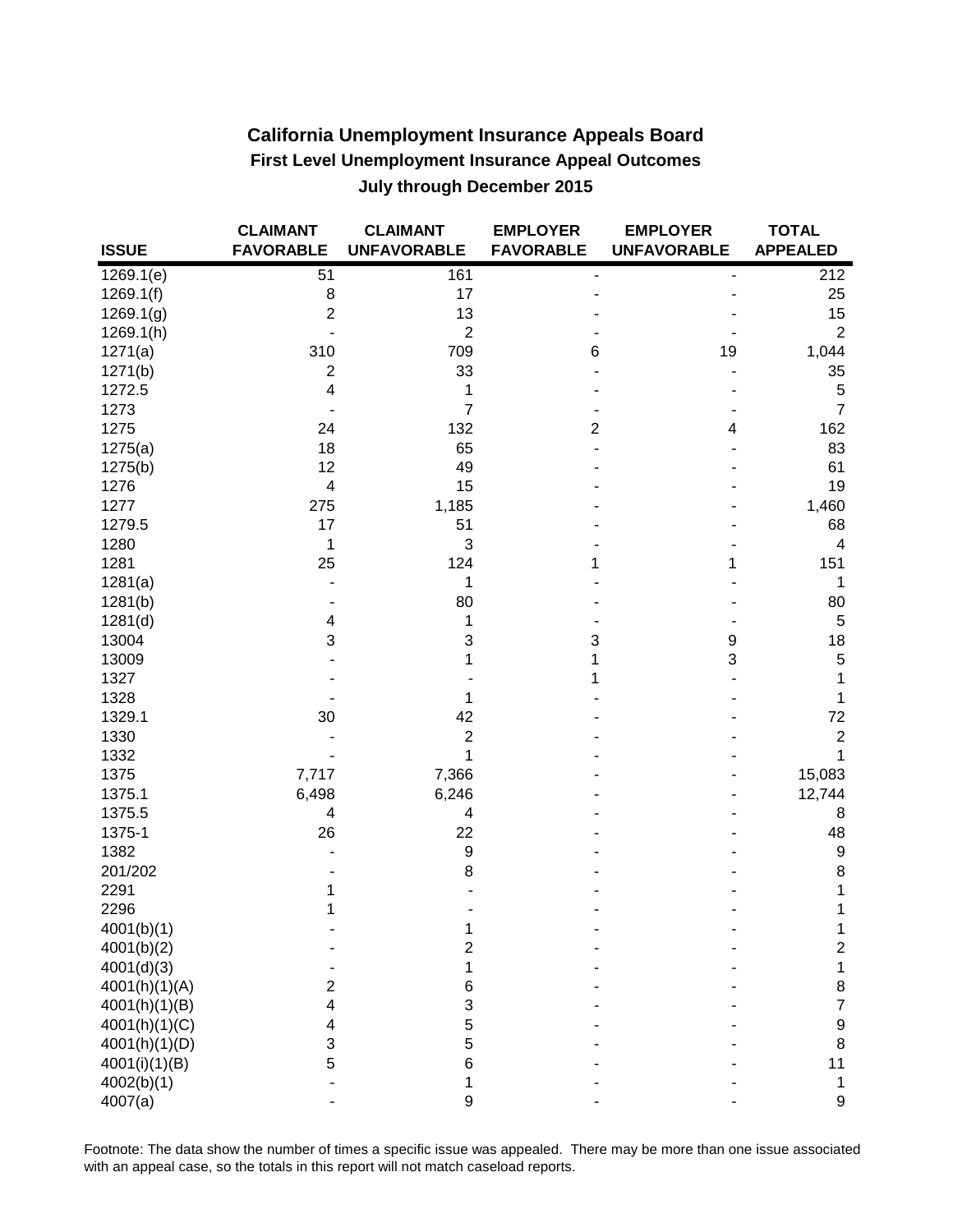## **California Unemployment Insurance Appeals Board First Level Unemployment Insurance Appeal Outcomes July through December 2015**

|                 | <b>CLAIMANT</b>  | <b>CLAIMANT</b>         | <b>EMPLOYER</b>  | <b>EMPLOYER</b>    | <b>TOTAL</b>     |
|-----------------|------------------|-------------------------|------------------|--------------------|------------------|
| <b>ISSUE</b>    | <b>FAVORABLE</b> | <b>UNFAVORABLE</b>      | <b>FAVORABLE</b> | <b>UNFAVORABLE</b> | <b>APPEALED</b>  |
| 4007(a)(1)      |                  | 3                       |                  |                    | 3                |
| 4007(b)         |                  | 6                       |                  |                    | 6                |
| 4304-4          |                  |                         |                  |                    | 1                |
| 4304-9          |                  |                         |                  |                    |                  |
| 455             |                  |                         |                  |                    | 1                |
| 601             | 14               | 36                      | 6                | 12                 | 68               |
| 602             | 15               | 35                      | $\overline{2}$   | $\overline{2}$     | 54               |
| 603             | 11               | 27                      | 1                | 1                  | 40               |
| 606.5           |                  |                         |                  |                    | 1                |
| 609             |                  | $\overline{c}$          |                  |                    | $\boldsymbol{2}$ |
| 610             | 1                | 3                       |                  |                    | 4                |
| 616.8           |                  |                         |                  |                    | 1                |
| 617.11          |                  |                         |                  |                    | 1                |
| 617.15          | $\overline{2}$   |                         |                  |                    | 3                |
| 617.16          |                  | 2                       |                  |                    | $\overline{c}$   |
| 617.22(a)(3)    | 1                |                         |                  |                    | 1                |
| 617.3           | 3                |                         |                  |                    | 4                |
| 617.55          | 1                |                         |                  |                    |                  |
| 617.55(b)       | 1                |                         |                  |                    | 1                |
| 621             | 16               | 33                      | 22               | 53                 | 124              |
| 621(a)          |                  |                         |                  | $\overline{2}$     | $\overline{c}$   |
| 621(b)          | 14               | 15                      | 8                | 30                 | 67               |
| 621(c)          |                  | 1                       |                  |                    | 1                |
| 621(c)(1)(B)    |                  |                         |                  | 1                  | 1                |
| 621.5           | 1                |                         |                  | 3                  | 5                |
| 629             |                  |                         |                  |                    |                  |
| 629-656         |                  |                         |                  |                    | 1                |
| 631             | 8                | 18                      |                  |                    | 26               |
| 634.5           | 1                | 9                       | 2                |                    | 12               |
| 634.5(a)        | 4                | 18                      |                  |                    | 22               |
| 634.5(d)        |                  |                         | 1                |                    | 1                |
| 634.5(e)        |                  | 11                      |                  |                    | 11               |
| 634.5(J)        |                  | 1                       |                  |                    | 1                |
| 635             |                  | 2                       |                  |                    | $\boldsymbol{2}$ |
| 636             | 1                | 1                       |                  |                    | $\overline{c}$   |
| 642             | 3                | 14                      |                  |                    | 18               |
| 683             | $\overline{2}$   | $\overline{\mathbf{4}}$ |                  |                    | 6                |
| 687.2(a)        | 1                |                         |                  |                    | $\overline{c}$   |
| 8521            | 5                | 11                      |                  |                    | 16               |
| 8521(a)         | 5                | 10                      |                  |                    | 15               |
| 926             | 105              | 326                     | 23               | 58                 | 512              |
| $926 - 1$       |                  | 1                       |                  |                    | 1                |
| $926 - 2(a)(3)$ | 1                |                         |                  |                    | 1                |
| $926 - 2(b)$    | 1                | 2                       |                  |                    | 3                |
|                 |                  |                         |                  |                    |                  |

Footnote: The data show the number of times a specific issue was appealed. There may be more than one issue associated with an appeal case, so the totals in this report will not match caseload reports.